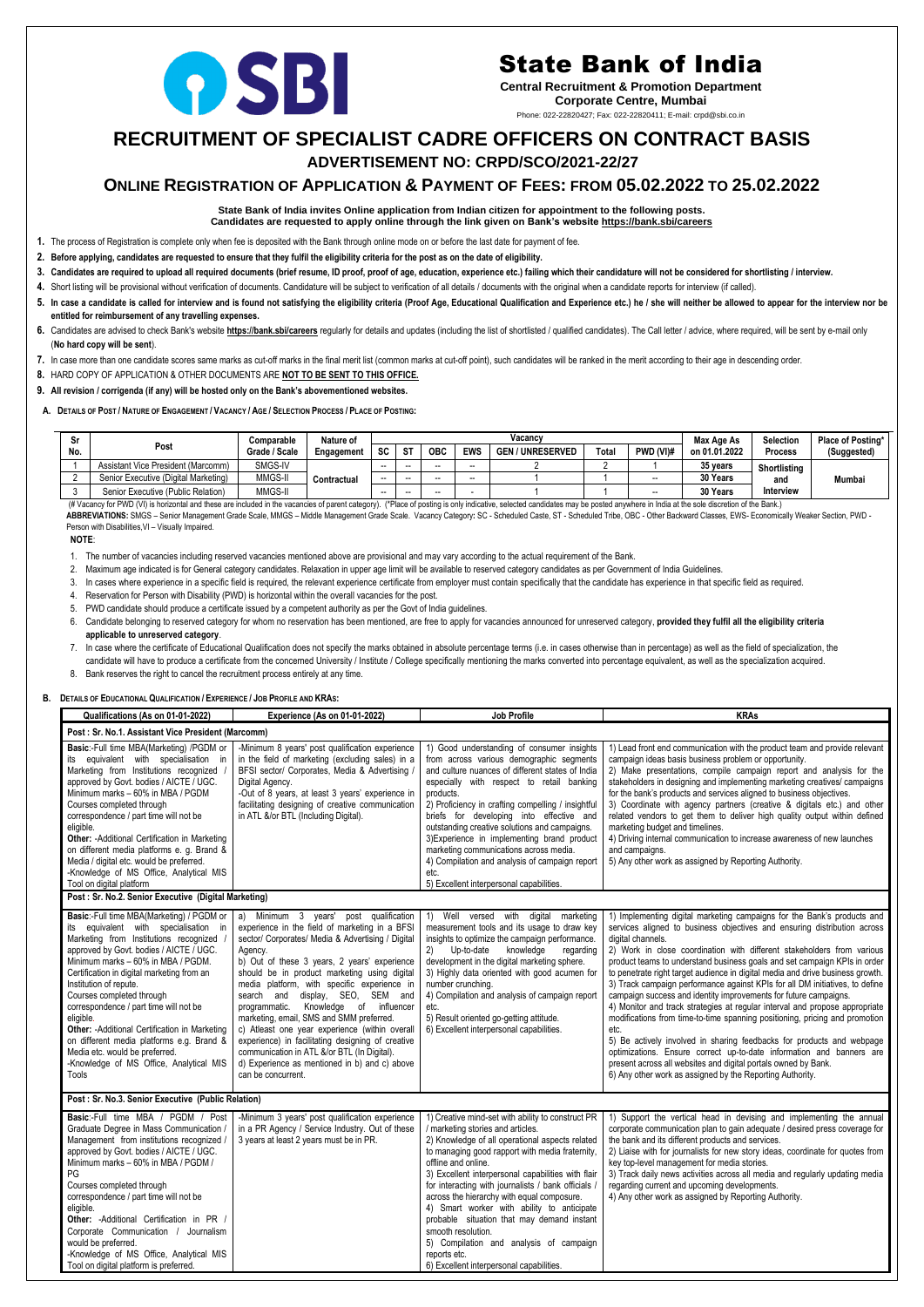**REMARKS:** Job profile / KRAs mentioned above are illustrative. Roles / Jobs / KRAs in addition to the above may be assigned by the Bank from time to time, for the above posts.

**C. CTC / REMUNERATION AND CONTRACT PERIOD:**

| Indicative CTC/ Annual Emoluments (approx.)                                                                                                                                                                                                                                                                                                                                                                                                  |                                                                                                                                                                                                                                                                                                       | <b>Contract Period for all Posts:</b>                                         |
|----------------------------------------------------------------------------------------------------------------------------------------------------------------------------------------------------------------------------------------------------------------------------------------------------------------------------------------------------------------------------------------------------------------------------------------------|-------------------------------------------------------------------------------------------------------------------------------------------------------------------------------------------------------------------------------------------------------------------------------------------------------|-------------------------------------------------------------------------------|
| Post: Sr. No.1. Assistant Vice President (Marcomm) Rs.14 - Rs.19 lakhs CTC per<br>annum Post : Sr. No.2. Senior Executive (Digital Marketing) Rs.10 - Rs.12 lakhs CTC<br>per annum<br>Post: Sr. No.3. Senior Executive (Public Relation) Rs.10 - Rs.12 lakhs CTC per<br>annum<br>(Fixed component 80% plus performance linked variable component of 20%).<br>An increment of 7% p.a. on previous year CTC from 2 <sup>nd</sup> year onwards. | <b>Other perks:</b> 1) Medical Insurance premium reimbursement for self, spouse and two<br>dependent children not exceeding Rs.0.30 lakhs p.a. 2) Reimbursement of mobile bill on<br>actual basis. 3) Travelling expenses and Halting Allowance on outstation duty as per<br>Bank's extant provision. | Original contract for 3 years<br>which may be extended by<br>another 2 years. |

Shortlisting: The Shortlisting Committee constituted by the Bank will decide the shortlisting parameters and thereafter, adequate number of candidates, as decided by the Bank will be shortlisted (subject to availability) a for interview. The decision of the Bank to call the candidates for the interview shall be final. No correspondence will be entertained in this regard.

Interview: Interview will carry 100 marks. The qualifying marks in interview will be decided by the Bank. No correspondence will be entertained in this regard. Mere fulfilling minimum qualification and experience will not right in candidate for being called for interview.

Merit List: Merit list for selection will be prepared in descending order on the basis of scores obtained in interview only. In case more than one candidate score the cut-off marks (common marks at cut-off point), such can be ranked according to their age in descending order, in the merit.

#### **D. SELECTION PROCESS:**

The selection will be based on **shortlisting and interview.**

#### **E. CALL LETTER FOR INTERVIEW:**

**Intimation/ call letter for interview will be sent by email / will be uploaded on Bank's website. NO HARD COPY WILL BE SENT.**

F. How To APPLY: Candidates should have valid email ID which should be kept active till the declaration of result. It will help him / her in getting call letter / Interview advices etc. by email.

#### **GUIDELINES FOR FILLING ONLINE APPLICATION:**

- **i.** Candidates will be required to register themselves online through the link available on SBI website **<https://bank.sbi/careers> OR <https://www.sbi.co.in/careers>** and pay the application fee using Internet Banking/ Debit Card/ Credit Card etc.
- **ii.** Candidates should first scan their latest photograph and signature. Online application will not be registered unless candidate uploads his/her photo and signature as specified on the online registration page (Please refer para G-b-ii. and para G-c.-v. alongwith para G-e.-vi under 'How to Upload Documents").
- **iii.** Candidates should fill the application carefully. Once application is filled-in completely, candidate should submit the same. In the event of candidate not being able to fill the application in one go, he can save the information already entered. When the information/ application is saved, a provisional registration number and password is generated by the system and displayed on the screen. **Candidate should note down the registration number and password.** They can re-open the saved application using registration number and password and edit the particulars, if needed, but only for **three** times. Please note that this facility of editing the saved information will be available for **three times only**. Once the application is filled completely, candidate should submit the same and proceed for online payment of fee.
- **iv.** After registering online, the candidates are advised to take a printout of the system generated online application forms
- **i.** Application fees and Intimation Charges (Non-refundable) is  $\vec{\tau}$  750/- ( $\vec{\tau}$  Seven hundred fifty only) for General/ OBC/ EWS candidates and NIL for SC/ ST/ PWD candidates.
- **ii.** Fee payment will have to be made online through payment gateway available on the Bank's Career website.
- **iii.** After ensuring correctness of the particulars in the application form, candidates are required to pay the fees through payment gateway integrated with the application. No change/ edit in the application will be allowed thereafter.
- **iv.** The payment can be made by using Debit Card/ Credit Card/ Internet Banking etc. by providing information as asked on the screen. Transaction charges for online payment, if any, will be borne by the candidates.
- **v.** On successful completion of the transaction, "**e-Receipt**" and "**application form**", bearing the date of submission by the candidate, will be generated which should be printed and **retained by the candidate**.
- **vi.** If the online payment of fee is not successfully completed in first instance, please make fresh attempts to make online payment.
- **vii.** There is also a provision to reprint the e-Receipt and Application form containing fee details, at later stage.
- **viii.** Application Fee once paid will **NOT** be refunded on any account **NOR** can it be adjusted for any other examination or selection in future.
- **HOW TO UPLOAD DOCUMENTS: a. Details of Document to be uploaded: i.** Brief Resume (PDF) **ii.** ID Proof (PDF) **iii.** Proof of Date of Birth (PDF) **iv.** Educational Certificates: Relevant Mark-Sheets / Degree Certificate (PDF) **v.** Experience certificates (PDF) **vi.** Others (latest Form-16, current salary slip etc.) (In case of multiple certificates are to be uploaded, please scan all in one PDF file up to the size of 500KB & upload) **b. Photograph file type/ size: i.** Photograph must be a recent passport style colour picture. **ii. Size of file should be between 20kb–50 kb and Dimensions 200 x 230 pixels. iii.** Make sure that the picture is in colour, taken against a light-coloured, preferably white, background. **iv.** Look straight at the camera with a relaxed face **v.** If the picture is taken on a sunny day, have the sun behind you, or place yourself in the shade, so that you are not squinting and there are no harsh shadows **vi.** If you have to use flash, ensure there's no "red-eye" **vii.** If you wear glasses make sure that there are no reflections and your eyes can be clearly seen. **viii.** Caps, hats and dark glasses are not acceptable. Religious headwear is allowed but it must not cover your face. **ix.** Ensure that the size of the scanned image is not more than 50kb. If the size of the file is more than 50 kb, then adjust the settings of the scanner such as the DPI resolution, number of colours etc., during the process of scanning. **d. Document file type/ size: i.** All Documents must be in PDF format. **ii.** Page size of the document to be **A4**. **iii.** Total Size of the file should not be exceeding **500 KB. iv.** In case of Document being scanned, please ensure it is saved as PDF and size not more than 500 KB as PDF. If the size of the file is more than 500KB, then adjust the setting of the scanner such as the DPI resolution, number of colours etc., during the process of scanning. Please ensure that Documents uploaded are clear and readable. **e. Guidelines for scanning of photograph/ signature/ documents: i.** Set the scanner resolution to a minimum of 200 dots per inch (dpi) **ii.** Set Color to True Color **iii.** Crop the image in the scanner to the edge of the photograph / signature, then use the upload editor to crop the image to the final size (as specified above). **iv.** The photo / signature file should be JPG or JPEG format (i.e. file name should appear as: **image01.jpg** or **image01.jpeg**). **v.** Image dimensions can be checked by listing the folder / files or moving the mouse over the file image icon. **vi.** Candidates using MS Windows/ MSOffice can easily obtain photo and signature in .jpeg format not exceeding 50kb & 20kb respectively by using MS Paint or MSOffice Picture Manager. Scanned photograph and signature in any format can be saved in .jpg format by using 'Save As' option in the File menu. The file size can be reduced below 50 kb (photograph) & 20 kb (signature) by using crop and then resize option (Please see point (i) & (ii) above for the pixel size) in the 'Image' menu. Similar options are available in other photo editor also. **vii.** While filling in the Online Application Form the candidate will be provided with a link to upload his/her photograph and signature. **f. Procedure for Uploading Document: i.** There will be separate links for uploading each document.
	- **c. Signature file type/ size:**

 **GUIDELINES FOR PAYMENT OF FEES:**

**G.**

| <b>ii.</b> Click on the respective link "Upload"                                                                                                                                                                 |  |  |
|------------------------------------------------------------------------------------------------------------------------------------------------------------------------------------------------------------------|--|--|
| iii. Browse & select the location where the jpg, jpeg, pdf, doc or docx file has been saved.                                                                                                                     |  |  |
| iv. Select the file by clicking on it and Click the 'Upload' button.                                                                                                                                             |  |  |
| v. Click Preview to confirm the document is uploaded and accessible properly before submitting the                                                                                                               |  |  |
| iv. If the Applicant's signature on the answer script, at the time of the examination, does not match the<br>application. If the file size and format are not as prescribed, an error message will be displayed. |  |  |
| vi. Once uploaded / submitted, the documents uploaded cannot be edited / changed.                                                                                                                                |  |  |
| vii. After uploading the photograph / signature in the online application form, candidates should check that                                                                                                     |  |  |
| the images are clear and have been uploaded correctly. In case the photograph or signature is not                                                                                                                |  |  |
| prominently visible, the candidate may edit his / her application and re-upload his / her photograph or                                                                                                          |  |  |
| signature, prior to submitting the form. If the face in the photograph or signature is unclear the                                                                                                               |  |  |
| candidate's application may be rejected.                                                                                                                                                                         |  |  |
|                                                                                                                                                                                                                  |  |  |

- **H. GENERAL INFORMATION:**
	- i. Before applying for a post, the applicant should ensure that he / she fulfils the eligibility and other norms mentioned above for that post as on the specified date and that the particulars furnished by him / her **are correct in all respects**.
	- **ii.** IN CASE IT IS DETECTED AT ANY STAGE OF RECRUITMENT THAT AN APPLICANT DOES NOT FULFIL THE ELIGIBILITY NORMS AND / OR THAT HE / SHE HAS FURNISHED ANY INCORRECT / FALSE INFORMATION OR HAS SUPPRESSED ANY MATERIAL FACT(S), HIS / HER CANDIDATURE WILL STAND CANCELLED. IF ANY OF THESE SHORTCOMING/S IS / ARE DETECTED EVEN AFTER APPOINTMENT, HIS / HER SERVICES ARE LIABLE TO BE TERMINATED.
	- **iii.** The applicant should ensure that the application is strictly in accordance with the prescribed format and is properly and completely filled in.
	- iv. Appointment of selected candidate is subject to his / her being declared medically fit as per the requirement of the Bank. Such appointment will also be subiect to the service and conduct rules of the Bank for such pos Bank, in force at the time of joining the Bank.
	- **v.** Candidates are advised to keep their e-mail ID / Mobile phone number alive for receiving communication viz. call letters / Interview date advices etc.
	- **vi.** The Bank takes no responsibility for any delay in receipt or loss of any communication.